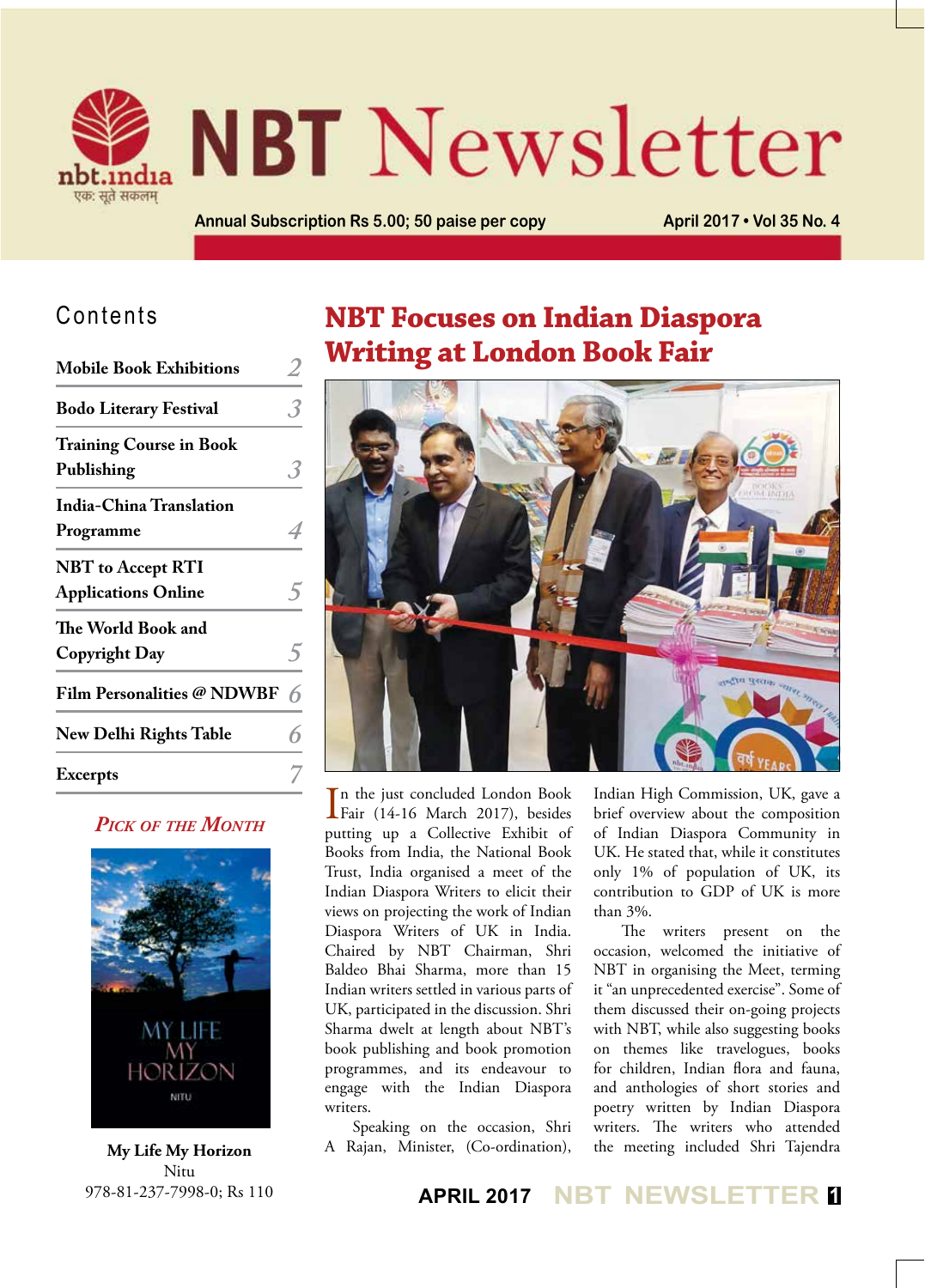



Sharma, Ms. Aruna Sabharwal, Ms. Shikha Varshney, Ms. Indu Berot, and Ms. Geeta Sharma (London), Shri Mohan Rana (Bath), Smt. Vandana Sharma and Shri Mukesh Sharma (Birmingham), Jaya Verma and Dr. Mahipal Verma (Nottingham), Divya Mathur (Hertfordshire), Gurcharan Singh (Loughborough), Kadambari Mehra (Surrey), and Shri Suresh Chandra Shukla, who came from Oslo, Norway. Besides the authors, Shri K S Rao, Secretary, Sahitya Akademi, Shri Rajinder Chaudhry, Director, Publication Division, Shri Tarun Kumar, Hindi Officer, Indian High Commission, and officers from NBT also participated in the discussions.



Earlier, speaking at the inaugural of the Spotlight on India event of London Book Fair, Shri Y K Sinha, Honourable High Commissioner of India to UK, underlined the vast significance of Indian publishing and culture, and various programmes being organised under the India-UK Year of Culture being celebrated in 2017. He hoped that with the participation of nearly 75 exhibitors at London Book Fair and numerous publishing professionals from India, a new era of further co-operation between India and UK publishers would begin.

Later during a call on the Honourable High Commissioner by the Chairman, NBT, possibilities of institutionalising the projection of Indian Diaspora Writing from UK in India were discussed to which the Honourable High Commissioner promised to extend full co-operation.

The London Book Fair is the global marketplace for rights negotiation and the sale and distribution of content across print, audio, TV, film and digital channels.

National Book Trust, India participated with a Collective Exhibit of 200 titles in English, Hindi, Punjabi and Gujarati representing the works of nearly 50 Indian publishers. NBT's presentation was part of the "Spotlight on India" focus at London Book Fair, which was co-ordinated by CAPEXIL with NBT, PD, Sahitya Akademi, and other private publishers. The 3-member Delegation led by NBT Chairman, Shri Baldeo Bhai Sharma, comprised of Shri Kumar Vikram, Editor, and Ms. Kanchan Wanchoo Sharma, Assistant Director (Exhibition).



#### **Mobile Book Exhibitions**

In its endeavour to promote books<br>and reading habits among people In its endeavour to promote books and to make quality books accessible

to public at large in remote, rural and difficult areas, National Book Trust, India operates an innovative scheme of exhibition of books through mobile vans.

On the occasion of National Book Festival being celebrated throughout the country, National Book Trust India organized mobile book exhibitions (Pustak Parikrama) in rural parts of Punjab and Uttar Pradesh from

16 to 28 March 2017.

These mobile exhibitions moved across Kapurthala, Faridkot, Moga and



Muktsar districts in Punjab; and Jhansi, Mahoba, Banda and Hamirpur districts

in Uttar Pradesh. The exhibition vans visited rural areas, schools, colleges, major bus stands, city markets, Panchayat samitis and Aanganwadi of these districts. Special 10 per cent discount was given on purchase of NBT publications. A large number of book lovers of all age groups visited these exhibitions of select NBT publications in Hindi, English and Punjabi languages and availed special discount on books.

**<sup>2</sup> NBT NEWSLETTER APRIL 2017**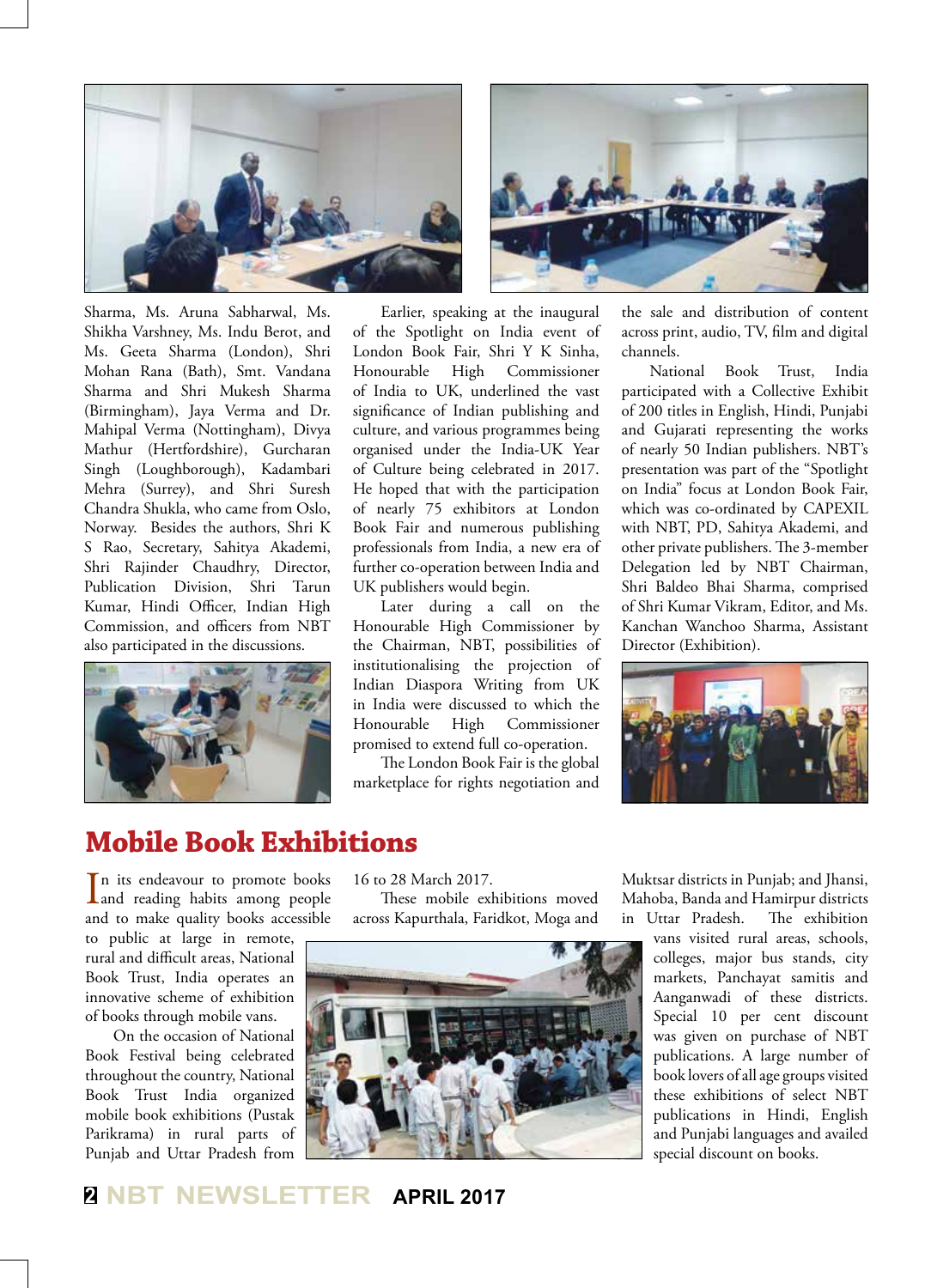## **Bodo Literary Festival**

**National Book Trust, India**<br>Writers' Academy organised in collaboration with Bodo organised 2-days special programme during Bodo Literary Festival held at Chirang, Bodoland, Assam from 19 to 20 March 2017.

Shri Rabi Sankar Bogoyari, Director, Education, Bodoland inaugurated the programme. Shri Maheswar Basumatary, Executive Member, Bodoland

was the chief guest on the occasion. The other speakers who spoke on the occasion included Shri Rajendra Nath Boro, President, Dularai Bodo Samaj,, Shri Mangal Singh Hazowary, Sahitya Akademy awardee among others. Earlier, Shri Jaypal Singh Brahma, Inspector of Schools, welcomed the gathering.

During the programme, two workshops for children on creative writing and drawing were organized



in which Shri Rakhao Basumatary, renowned Bodo writer and Shri Maneswar Brahma as well as Shri Dhansingh Basumatary and Shri Utpal



Talukdar, well-known illustrators interacted with the children. They introduced various aspects of story writing and drawing to the children to enhance their creative skills. They also encouraged them to write stories and draw paintings. The children from various schools of the region participated in these workshops.

Besides, Women Poets' Meet,

Bodo Fiction Writer's Meet and workshop on Bodo Folk Tales were also organized. In these programmes wellknown writers and young writers from various parts of the state participated. During these sessions, the writers discussed about Bodo literature and need to preserve and promote the language through books and reading culture.

The programme was coordinated by Shri Amir Jilani, Librarian, NCCL, NBT India.

# **Training Course in Book Publishing**

A week-long training course<br>
in book publishing was organized at the UGC Human Resource Development Centre, Benaras Hindu University, Varanasi, from 15 to 22 February 2017.

Shri Baldeo Bhai Sharma, Chairman, NBT inaugurated the programme. He said that books are a man's best friends as they develop moral values in human beings. Talking

about the book publishing course, Shri Baldeo Bhai Sharma said that this course would help participants understand the different aspects of the publishing and start their career in the industry. He also spoke of the various activities undertaken by the Trust to promote books in different Indian languages.

Prof. Girish Chandra Tripathi, Vice Chancellor, Benaras Hindu University presided over the function.



He said that books play an important role in developing creativity. He added that NBT is playing a significant role among the students



and youth to increase the habit of reading across the nation by organizing several book related programmes. He was of the view that a programme on creative writing may also be initiated.

Prof. S N Upadhyay was the special guest on the occasion. He said that NBT may try to include words that are introduced from time to

time in Indian languages. The other speakers on the occasion were Dr V K Singh and Dr Sanjay Singh Tiwari.

Eighty participants from different parts of the state attended the programme. During the programme, leading industry experts gave insight into the various aspects of book publishing like editing, copyright, production and marketing.

Shri Narender Kumar, Training Officer, NBT India, coordinated the event.

**APRIL 2017 NBT NEWSLETTER <sup>3</sup>**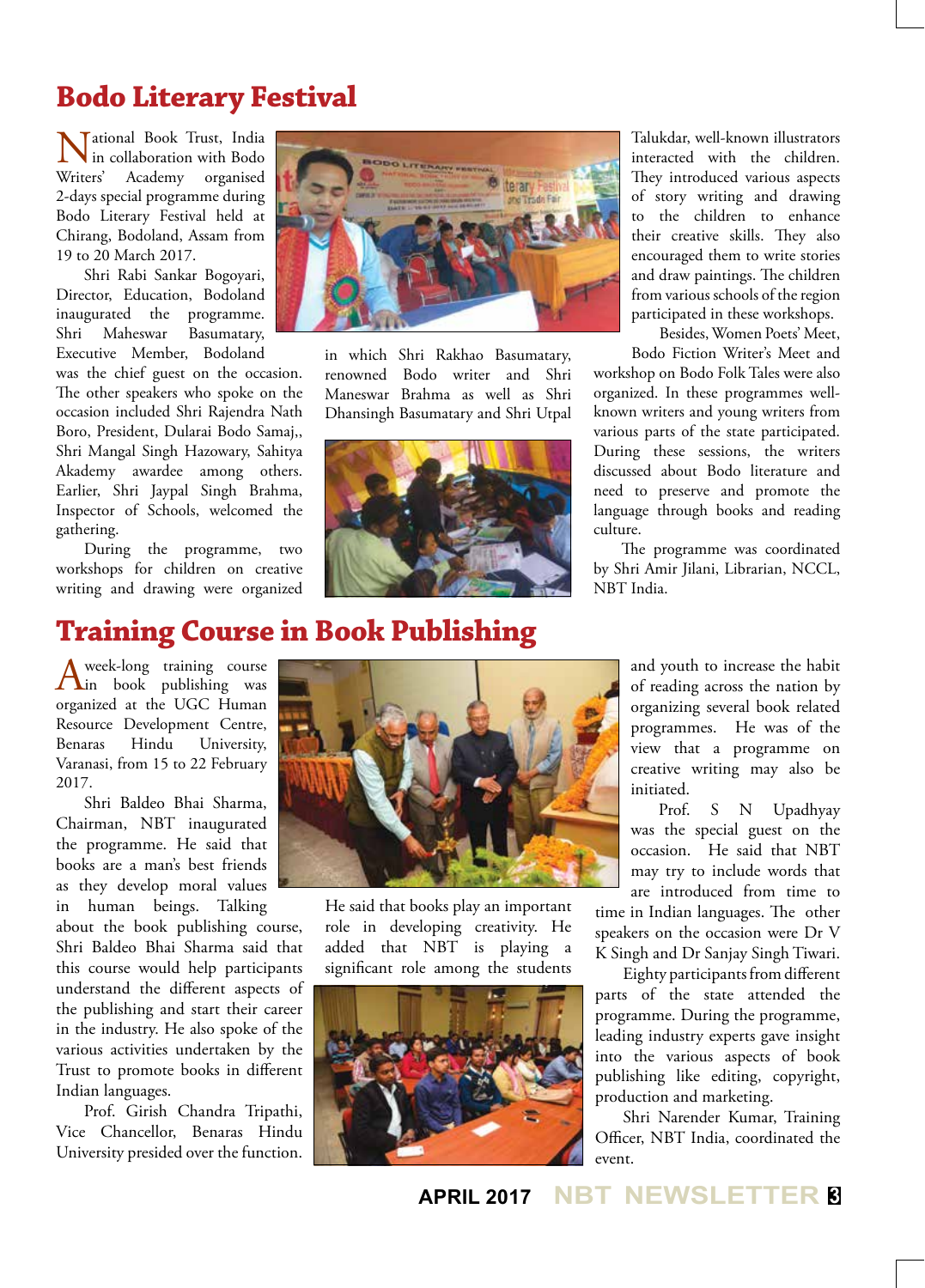## **India China Translation Programme**

Tational Book Trust, India in association with XPD Division, Ministry of External Affairs organized a workshop on ongoing 'India China Translation Programme' at The Ashok Hotel, New Delhi on 6 March 2017.

While welcoming the guests, Dr Rita Chowdhury, Director, NBT said that India and China have a long tradition of exchanging ideas which is still continuing. She observed that this translation programme would be a step forward towards strong cultural ties between two countries. She hoped that this workshop would address all the challenges that the translators are facing to accomplish the task.

Mr MLK Raja, Officer on Special Duty (Public Diplomacy), XPD Division, Ministry of External Affairs was also present on the occasion. He said that the Ministry of External Affairs gives utmost importance to this project so as to enhance cultural relations with China. He added that the translation of select Chinese works into Hindi is just a beginning as language is a carrier of cultural wealth. Appreciating the efforts being put up by NBT to execute the programme, Mr Raja hoped that the quality product would come out in stipulated time.

The workshop was chaired by Prof. B R Deepak, Centre for Chinese and Southeast Asian Studies (CCSEAS) JNU. In his introductory remarks, he said that the relationship between India and China has a long way and finds mention in Chinese as well as Indian classics. However, works of great Chinese philosopher Confucius have not been rendered into Hindi though they have been translated into other foreign languages like Latin. He observed that over 600 million people speak Hindi in India and it is necessary to translate Chinese into Hindi to create an awareness of Chinese literature among general readers, which in turn would foster understanding between the two people. He remarked that this is for the first time that the Chinese classics are being translated



into Hindi. He apprised that translated and Hindi typed manuscripts of four of the works have been submitted to the NBT. These are: *Four Confucian Classics* (*The Analects, Mencius, Great Learning,*  and *the Mean*), *Looks Beautiful*, *Camel Xiangzi* and *To Live*, the peer reviewing of the same has been under the proceedings, and soon would be ready for editing and publication.

Mr. Liu Hang, Vice Chairman, Encyclopedia of China Publishing House, Beijing; Mr. Teng Zhenwei, Director, Humanities and Social Sciences Branch, Encyclopedia of China Publishing House, Beijing and Prof. Jiang Jingkui, Director of Center for South Asian Studies, Peking University, Chinese Side Editor in Chief of the Project, Beijing represented China at the workshop.

Talking about the need to translate the Hindi literature into Chinese, Mr. Liu Hang said that China has a very long tradition of translating Indian works into Chinese. However, Chinese people are not very much familiar with the Indian culture, therefore the Chinese government undertook the project to translate Indian literature in 2015 when an MoU was signed between India and China. He informed that they have published translation of *Sur Sagar* in three volumes in 2016.

Prof. Jiang Jingkui, also spoke on the occasion. He said that the translation project between two countries is very important. Experts are working hard to bring out the best. He remarked that through such meetings they would like to extend cooperation to NBT.

The workshop was attended by the translators who have been assigned the work of translation of select Chinese works into Hindi including Prof. N M Pankaj, Acting Vice Chancellor, Nalanda University; Ms Dayawanti, Assistant Professor, CCSEAS, JNU; Ms Tanvi Negi, Assistant Professor, Doon University; Mr Kaushal Kishore, Assistant Professor, CCSEAS, JNU; Ms Arpana Raj, Assistant Professor, Central University of Jharkhand; Mr Sandeep Biswas, Assistant Professor, Central University of Jharkhand; Mr Irfan Ahmed, Assistant Professor, Sikkim University, Sikkim; and Mr Swami Kundan Kishore, Assistant Professor, Gujarat Central University.

The workshop was divided into two sessions including 'Translation of Chinese Classics' and 'Translation of Modern Chinese Literature.' In these sessions, the participants discussed about the challenges being faced by them while translating the Chinese works into Hindi as well as the status of their work.

It was suggested that an expert/ working group may be constituted which may meet frequently to review the progress of translations as well as to clarify various issues that may arise from time to time.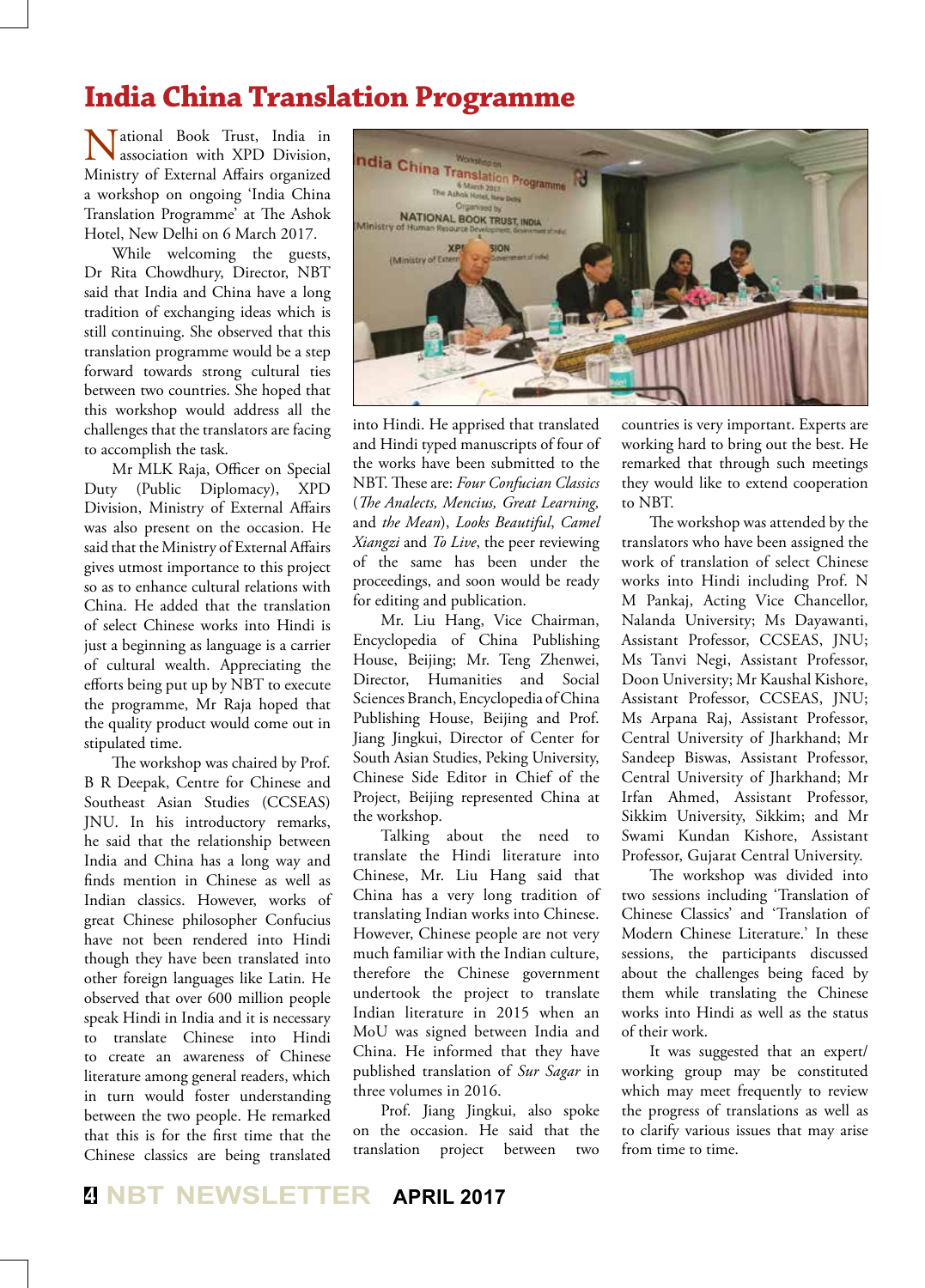### **NBT to Accept RTI Applications Online**

The National Book Trust, India (NBT) has now gone online to provide accessibility to applicants to file RTI applications online through the national RTI portal https://rtionline.gov. in. In an event organized at its premises in Vasant Kunj, New Delhi on 22 March 2017, to create understanding of the online RTI portal among

the NBT employees, Shri Baldeo Bhai Sharma, Chairman, NBT said that for the benefit of the citizens of India and to redress public grievances, Right to Information (RTI) facility was initiated by the Government of India. Shri Sharma hoped that the online portal would help NBT to forward information to the applicants across the country who wish to gather information regarding the activities of the Trust.

Shri Ashish Agnihotri, RTI Monitoring Unit, Department of

### **The World Book and Copyright Day**

The World Book and Copyright<br>Day is marked annually on 23 April, a symbolic date for World Literature. It was celebrated for the first time on 23 April 1995, at Paris, when UNESCO decided to mark 23 April as World Book and Copyright Day and for paying worldwide tribute to authors and books, as well as to encourage everyone (particularly the young) to discover the pleasure of reading to gain a renewed respect for the irreplaceable contributions of those who have furthered the social and cultural progress of humanity.

On this day in 1611, Miguel de Cervantes, William Shakespeare and Inca Garcilaso de la Vega died. It is also the date of birth or death of other prominent authors such as Maurice Druon, Haldor K.Laxness, Vladimir Nabokov, Josep Pla and Manuel Mejía Vallejo. The connection between 23 April and books was first made in



Department of Personnel and Training (DoPT), gave a presentation on the online portal of RTI. He said that as part of Prime Minister Shri Narendra Modi's vision for digitization in India, the RTI facility has been made online and DoPT is making efforts to connect all the public authorities with the online portal.

He added that this user friendly portal would make the process of RTI applications easy for the applicants as well as the public authorities. He also talked about the drawbacks of



1923 by booksellers in Spain as a way to honour the author Miguel de Cervantes, who died on that day.

This year, the city of Conakry, the capital of Guinea (West Africa) has been designated as the 'World Book Capital' in recognition of its programme to promote reading among young people and underprivileged sections of the population. Athens has been named as UNESCO World Book Capital for 2018. The city of Athens was chosen for the quality of its activities, supported by the entire book industry. The proposed programme includes meetings with writers, translators and illustrators, concerts, thematic exhibitions, poetry readings and workshops for publishing professionals.

conventional method of processing the RTI which is time consuming and also complex. He further said that this environment friendly portal has many advantages including processing the payment of RTI fees, easy record maintenance, effective control and management among others.

#### **About the RTI Portal**

Any Indian citizen can now get their desired information related to functioning and activities of NBT by filing their application through online RTI portal on the URL https:// rtionline.gov.in, which is the national portal to file RTI applications/first appeals online along with payment gateway. Payment can be made through internet banking of SBI & its associate banks, debit/credit cards of Master/Visa and RuPay cards.

Celebrating World Book and Copyright Day 2017, the United Nations seeks to increase awareness on literacy programs worldwide. And in addition, the UN intends to promote careers in book shops, schools, libraries and publishing so that men, women, and children all have access to the written word.

Irina Bokova, the Director General of the UNESCO (United Nations Educational, Scientific and Cultural Organization) said, "Books help weave humanity together as a single family, holding a past in common, a history and heritage, to craft a destiny that is shared, where all voices are heard in the great chorus of human aspiration."

One can get involved in celebrating the world book day by buying / reading / presenting books. Special programmes can be conducted by schools, NGO's, publishers, book shops, media, government bodies and others.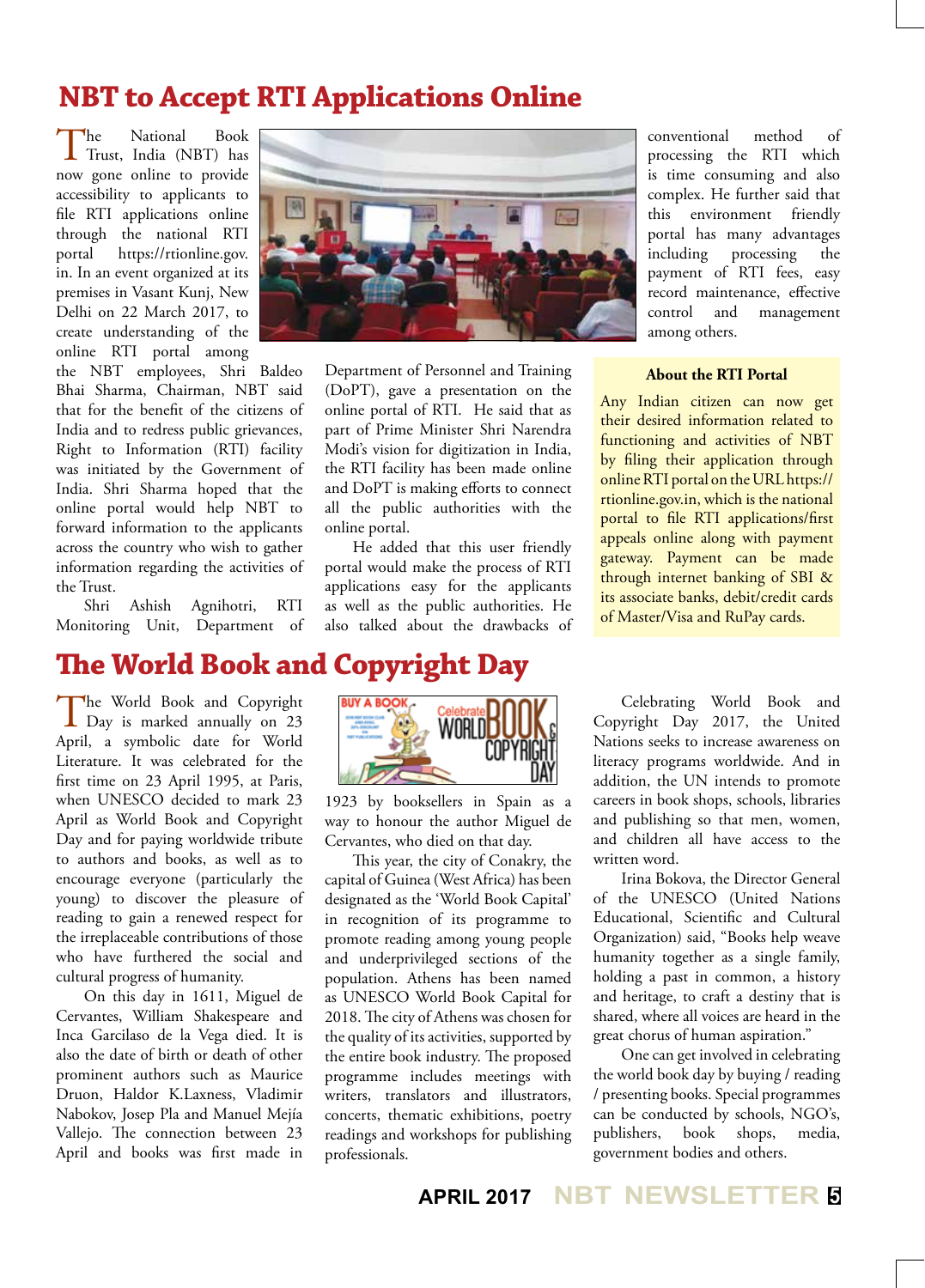## **Film Personalities @ NDWBF**

s Manju Bora, the national award **L**winning film director and writer from Assam spoke about her latest movie *Joymati*, at the Theme Pavilion at the New Delhi World Book Fair. In a conversation with Dr Rita Chowdhury, Director, NBT India, she shared with the audience, her life and works.



Her creativity in making movies is inspired by her experiences from her childhood days which was spent in a small village near Jorhat, Assam. After standard six, she moved to Shillong and then Guwahati for higher studies and thus her journey took a different path that made her become who she is today. According to her, "no one can create movies without experiences particularly those of childhood". As a passionate lover of reading, she started off by writing short stories. It was her husband who encouraged her to make



movies. Her first foray into filmmaking was a serial she made for a Bombay filmmaker. She made ten movies out of which the latest one is an animated movie. Even though the story is already on board, it might take 3-4 months or a year to materialize due to monetary constraints, but the story needs to grow from within, she added.

Discussing her film *Joymati*, Manju Borah said the film set in 17 century Assam, is based on the tragic life of Joymati Konwari, a medieval Ahom princess who sacrified her life. Based on an intensive research, Borah says, she has tried to portray Joymati as a courageous woman with socio-political foresight.

Ms Asha Parekh who gave a round

of hits all through the 60s and 70s and some of the most memorable films was at the Fair. She was in conversation with Khaled Mohammed, celebrated film critic-turned-film maker and the author of her biography, 'The Hit Girl', at the Theme Pavilion. This was also her first public appearance in a book fair. Sharing the many events in her life as an actor, Ms Asha said that she did not wish to be an actor but destiny made her work in movies. She added that Aasmaan was her first movie in which she worked as a child artist. She also talked about the film directors and the actors with whom she worked in her movies. On the occasion, two books of Khaled Mohammed were also released.

#### **New Delhi Rights Table @NDWBF**

The New Delhi Rights Table has<br>become an important event at the<br> $\sum_{n=1}^{\infty}$ New Delhi World Book Fair providing a platform for Indian and foreign publishers to network and do business. The Rights Table is an ideal place for international publishers to buy exciting writings from Indian languages as well as to sell their content to Indian publishers.

This Edition of the New Delhi Rights Table was organised on the sidelines of the Fair from 9-10 January 2017 by NBT India, in which about 50 participants from India and other countries participated.

 "I am happy to be a part of New Delhi Rights Table. It has provided me an opportunity to meet Indian

publishers at one place, otherwise one needs to move from one stall to another at the Fair to meet publishers. The New Delhi Rights Table provides a good ambience to communicate with other publishers comfortably," said Mr

Murori Kiunga, Managing Director,

Queenex Publishers Ltd, a publishing house from Nairobi, Kenya.

Prof. Anand Bhatt, who is a regular participant at the Rights Table, buys a lot of content from publishers. For Prof. Bhatt, New Delhi Rights Table is



the only platform where he gets to meet other publishers.

Now in its fifth year, the New Delhi Rights Table has grown in stature as one of the best platform to conduct rights business, particularly for books from India and south Asia.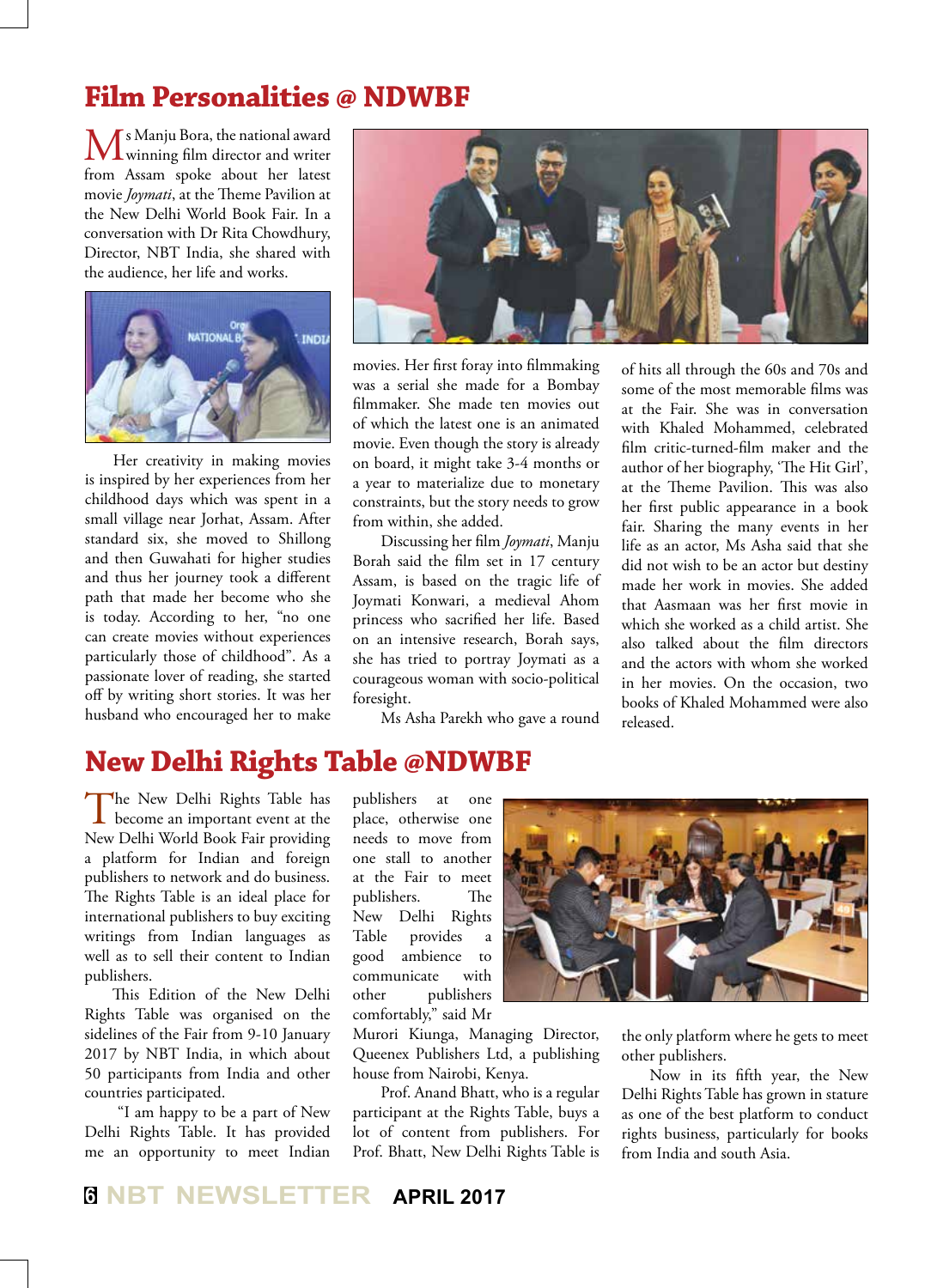#### **Excerpts**

NBT India has recently published *My Life My Horizon*. A compilation of real stories written by Nitu, the book narrates events in the life of a few courageous Indian women. Herein we reproduce an excerpt from the chapter 'Soaring High'. *- Editor*

 $\bigwedge^s$  she stood with the Tricolor  $\bigwedge^s$  fluttering, she felt a deep sense of humility and reverence. It was 1:07 pm on May 23, 1984 and Bachendri Pal stood on the highest point on earth, the Mount Everest, becoming the first Indian woman to achieve the feat.

She had nearly lost her life in an avalanche at Camp 3 (23,000 ft), but her self-belief and courage gave her the strength to face all odds and eventually, balancing herself on the knife's edge like ridge, she stepped on the Summit.

It was for this moment that she had struggled so much and now that she was here, all she felt was reverence. She then sank to her knees and kissed Sagarmatha's crown. She then proceeded to recite a short prayer from memory, placed an idol of Durga Mata, the Goddess of strength and courage, along with her copy of Hanuman Chalisa wrapped in red cloth and buried them in the snow. Her thoughts then went to her parents and the faith they had placed in her, enabling her to achieve her dreams. She congratulated Ang Dorjee (the Sherpa Sirdar) and two other members Sonam Palzor and Lahtoo Dorjee on the Summit.

She glanced at the beautiful white peaks all around. From the Summit it was thousands of meters of near vertical drop on all sides. Everest's massif includes its satellite peaks Lhotse, 8,516 m; Nuptse, 7,855 m; and Changtse, 7,580 m; which seemed dwarfed in comparison. As souvenirs, she collected a few stones from a bare patch near the peak and prepared for the descent. India's fourth expedition to Mt. Everest had become a success story.

What began as a journey of a determined girl from a small remote

village in Nakuri, Uttrakhand, was today the success story of a nation. Nakuri is a village of less than twenty houses on the right bank of Bhagirathi Ganga just 12 km away from Uttarkashi. Uttarkashi is so named because it is located to Uttar (North) of Kashi (Varanasi) and because of the striking similarities thereto. Similar to Varanasi, the town of Uttarkashi is situated on the banks of Ganga, lies next to a hill named Varun Parvat, on the confluence of two rivers Varuna and Assi, has a ghat called Manikarnika Ghat and has a temple dedicated to Shiva (Kashi Vishwanath Temple) in the center of the town.

Born into a family of modest means, Bachendri is the third child of Kishan Pal and Hansa Devi. She recalls a childhood full of adventure as the family spent the summers in Harsil but migrated to Nakuri in the winters, by trekking more than 100 km with animals and household items over eight days. Those were tough times for the family but this half-yearly movement made her fearless and independent, she acknowledges with a smile. In fact, the schools also moved with the climate so while she was at Dunda-Harsil Junior High School, then located at Harsil (8,000 ft enroute Gangotri),



**My Life My Horizon** Nitu 978-81-237-7998-0; Rs 110

she remembers going on a picnic with a few friends, reaching the snowline at 3,500 m and getting stranded as it had become dark. They had to survive the night without food and shelter, eating snow when thirsty and then witnessing friends being very sick during descent, which she now knows was due to lack of oxygen. The rugged mountain life made them natural adventurers. However, she also remembers that trek as having ignited a spark inside her. "I had tasted the excitement of climbing the mountains and nothing could hold me back now," she says.

College seemed a distant dream but Bachendri had a guardian angel. Her Principal intervened and wrote to her parents urging them to allow her to study. Above all, Bachendri wanted to be independent. She saw education as the way out so she enrolled. "The family's resistance to education continued. It made no difference to my resolve. Nothing and no one was going to deter me," sure was she of her decisions. She did her Graduation in Science/ Biology. Her love for the mountains, now buried deep within her, made her opt for Sanskrit as her major subject. "Kalidasa calls them (Himalayas) the measuring stick of the Earth," she smiles. She achieved what she had set out to do and became the first woman from her village to be a graduate. Completing a post-graduation and adding a B.Ed. to it seemed the logical thing to do.

Being educated but unemployed, she took up the Basic Mountaineering Course at the advice of the Vice Principal of the Nehru Institute of Mountaineering in Uttarkashi, an Institute just 15 km away from her village in Nakuri. This intervention was of some divine power as it was to shape her life. She shared with her parents her desire to become a professional mountaineer. The family was 'devastated', as for them, her relatives and local people, the most suitable job for a woman was teaching, not mountaineering. She, as usual, was undeterred.

**APRIL 2017 NBT NEWSLETTER <sup>7</sup>**